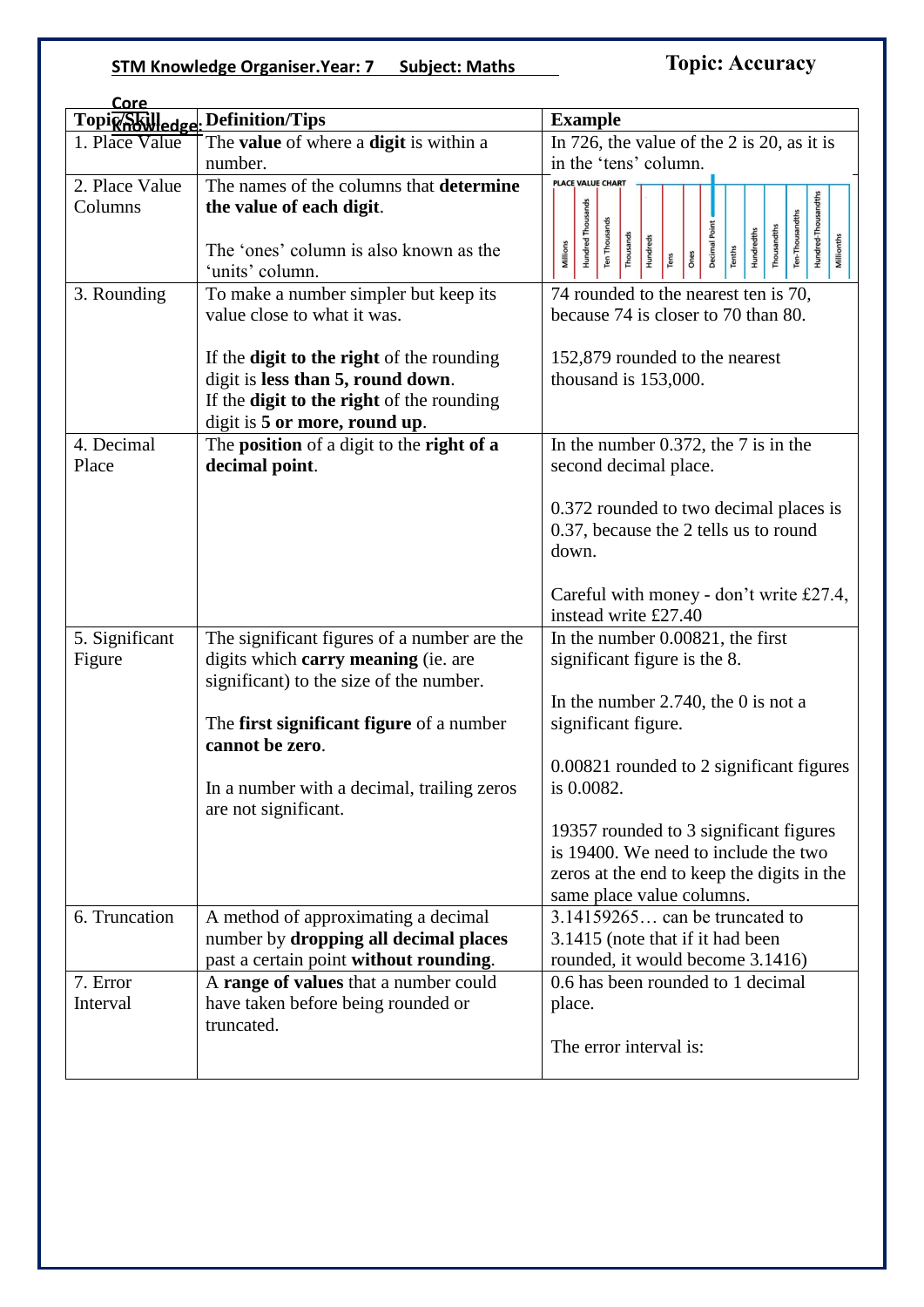**STM Knowledge Organiser.Year: 7 Subject: Maths**

#### **Core Knowledge:**

|                 | An error interval is written using                                              | $0.55 \leq x \leq 0.65$                                                                                                                                         |
|-----------------|---------------------------------------------------------------------------------|-----------------------------------------------------------------------------------------------------------------------------------------------------------------|
|                 | inequalities, with a lower bound and an                                         |                                                                                                                                                                 |
|                 | upper bound.                                                                    | The lower bound is 0.55                                                                                                                                         |
|                 |                                                                                 |                                                                                                                                                                 |
|                 |                                                                                 | The upper bound is 0.65                                                                                                                                         |
|                 | Note that the lower bound inequality can be                                     |                                                                                                                                                                 |
|                 | 'equal to', but the upper bound cannot be                                       |                                                                                                                                                                 |
|                 | 'equal to'.                                                                     |                                                                                                                                                                 |
| 8. Estimate     | To find something close to the correct                                          | An estimate for the height of a man is                                                                                                                          |
|                 |                                                                                 | 1.8 metres.                                                                                                                                                     |
|                 | answer.                                                                         |                                                                                                                                                                 |
|                 |                                                                                 |                                                                                                                                                                 |
| 9.              | When using approximations to estimate the                                       | $\frac{348 + 692}{0.526} \approx \frac{300 + 700}{0.5} = 2000$                                                                                                  |
| Approximation   | solution to a calculation, round each                                           |                                                                                                                                                                 |
|                 | number in the calculation to 1 significant                                      |                                                                                                                                                                 |
|                 | figure.                                                                         | 'Note that dividing by 0.5 is the same                                                                                                                          |
|                 |                                                                                 |                                                                                                                                                                 |
|                 |                                                                                 | as multiplying by 2'                                                                                                                                            |
|                 | $\approx$ means 'approximately equal to'                                        |                                                                                                                                                                 |
| 10. Rational    | A number of the form $\frac{\overline{p}}{a}$ , where <b>p</b> and <b>q</b> are | $\frac{4}{9}$ , 6, $-\frac{1}{3}$ , $\sqrt{25}$ are examples of rational                                                                                        |
| Number          |                                                                                 | numbers.                                                                                                                                                        |
|                 | integers and $q \neq 0$ .                                                       |                                                                                                                                                                 |
|                 |                                                                                 |                                                                                                                                                                 |
|                 | A number that cannot be written in this                                         | $\pi, \sqrt{2}$ are examples of an irrational                                                                                                                   |
|                 | form is called an 'irrational' number                                           | numbers.                                                                                                                                                        |
| 11. Surd        | The irrational number that is a root of a                                       | $\sqrt{2}$ is a surd because it is a root which                                                                                                                 |
|                 | positive integer, whose value cannot be                                         |                                                                                                                                                                 |
|                 |                                                                                 | cannot be determined exactly.                                                                                                                                   |
|                 | determined exactly.                                                             |                                                                                                                                                                 |
|                 |                                                                                 | $\sqrt{2}$ = 1.41421356  which never                                                                                                                            |
|                 | Surds have infinite non-recurring                                               | repeats.                                                                                                                                                        |
|                 | decimals.                                                                       |                                                                                                                                                                 |
| 12. Rules of    | $\sqrt{ab} = \sqrt{a} \times \sqrt{b}$                                          | $\sqrt{48} = \sqrt{16} \times \sqrt{3} = 4\sqrt{3}$                                                                                                             |
| Surds           |                                                                                 |                                                                                                                                                                 |
|                 |                                                                                 |                                                                                                                                                                 |
|                 | $\sqrt{\frac{a}{b}} = \frac{\sqrt{a}}{\sqrt{b}}$                                |                                                                                                                                                                 |
|                 |                                                                                 |                                                                                                                                                                 |
|                 |                                                                                 | $\sqrt{\frac{25}{36}} = \frac{\sqrt{25}}{\sqrt{36}} = \frac{5}{6}$                                                                                              |
|                 |                                                                                 |                                                                                                                                                                 |
|                 | $a\sqrt{c} \pm b\sqrt{c} = (a \pm b)\sqrt{c}$                                   |                                                                                                                                                                 |
|                 |                                                                                 | $2\sqrt{5} + 7\sqrt{5} = 9\sqrt{5}$                                                                                                                             |
|                 | $\sqrt{a} \times \sqrt{a} = a$                                                  |                                                                                                                                                                 |
|                 |                                                                                 |                                                                                                                                                                 |
| 13. Rationalise | The process of rewriting a fraction so that                                     | $\frac{\sqrt{7} \times \sqrt{7} = 7}{\sqrt{3}}$<br>$\frac{\sqrt{3}}{\sqrt{2}} = \frac{\sqrt{3} \times \sqrt{2}}{\sqrt{2} \times \sqrt{2}} = \frac{\sqrt{6}}{2}$ |
|                 |                                                                                 |                                                                                                                                                                 |
| a Denominator   | the denominator contains only rational                                          |                                                                                                                                                                 |
|                 | numbers.                                                                        |                                                                                                                                                                 |
|                 |                                                                                 |                                                                                                                                                                 |